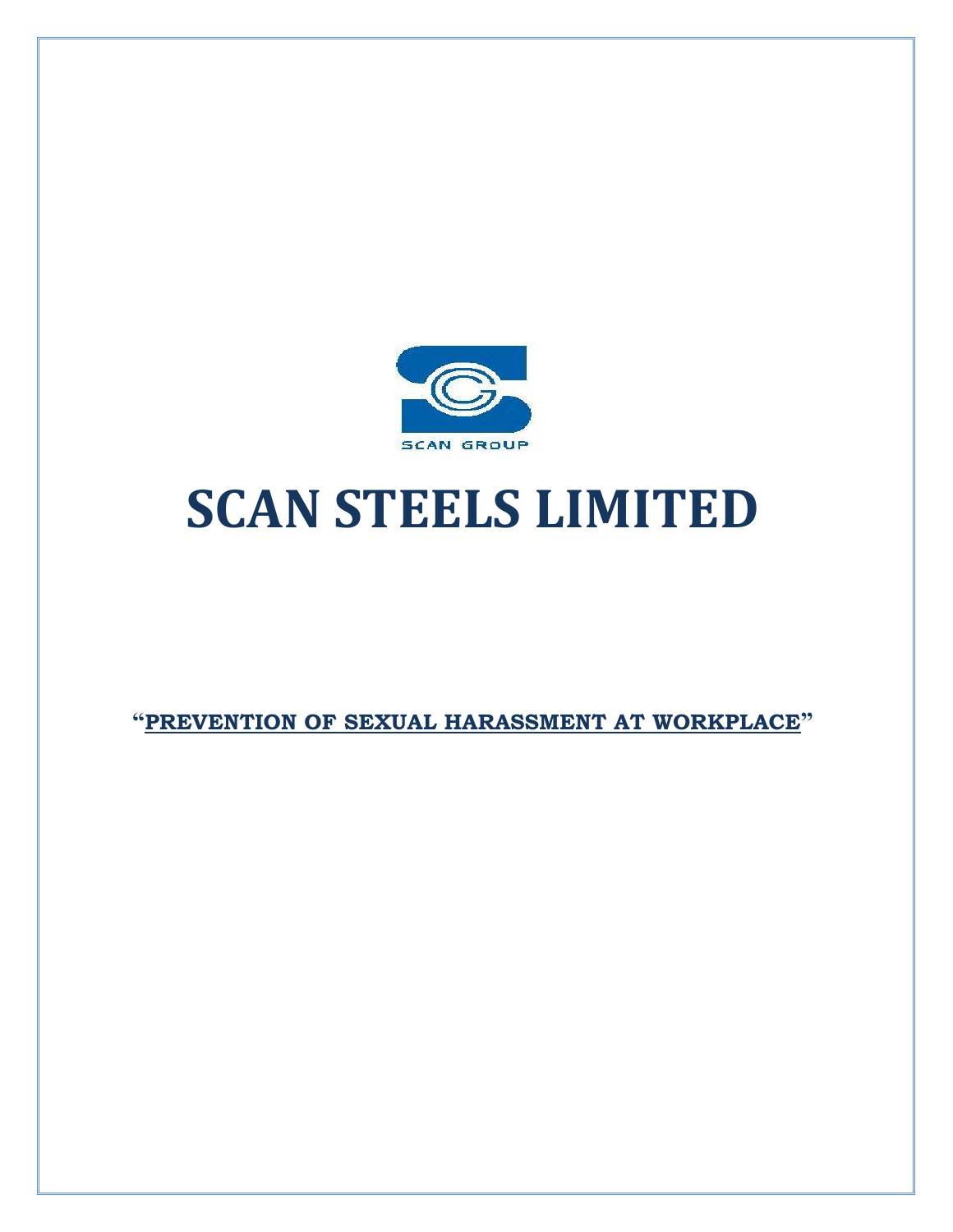

## **PREVENTION OF SEXUAL HARASSMENT AT WORKPLACE**

#### **INTRODUCTION**

Vide notification dated 9th December, 2013; Ministry of Women and Child Development have introduced Sexual Harassment of Women at Workplace (Prevention, Prohibition and Redressal) Rules, 2013. In accordance with the Sexual Harassment of Women at Workplace (Prevention, Prohibition and Redressal) Act, 2013, the Company has framed a policy for Prevention of Sexual Harassment at Workplace and adopted the same.

#### **SHORT TITLE, EXTENT AND COMMENCEMENT**

This Policy will be called the "Sexual Harassment of Women at Workplace (Prevention, Prohibition and Redressal) Rules, 2013" and extends to all "Employees" of the Company. This policy is in force from immediate effect after the approval of the Board.

#### **I. COMMITMENT:**

Our Company is committed to provide a work environment that is free from all forms of intimidation or exploitation and also ensures every woman employee is treated with dignity and respect and afforded equitable treatment.

The Company is also committed to promote a work environment that is conducive to the professional growth of its women employees and encourages equality of opportunity and provide healthy work environment to work without fear of prejudice, gender bias, sexual harassment.

The Company will not tolerate any form of sexual harassment and is committed to take all necessary steps to ensure that its women employees are not subjected to any form of harassment.

The objective of the policy is to provide its women employees, a workplace, free from harassment/ discrimination and every employee is treated with dignity and respect.

#### **II. SCOPE:**

This policy applies to all categories of employees of the Company, including permanent management, *Office Staff* and workmen, *Partners, Paid Assistants,*  temporaries, trainees, *Consultants, employees engaged on a casual or project basis* and employees on contract at its workplace or at client sites. The Company will not tolerate sexual harassment, if engaged in by clients or by suppliers or any other business associates.

The workplace includes:

- 1. All offices or other premises where the Company's business is conducted.
- 2. All company-related activities performed at any other site away from the Company's premises.
- 3. Any social, business or other functions where the conduct or comments may Have an adverse impact on the workplace or workplace relations.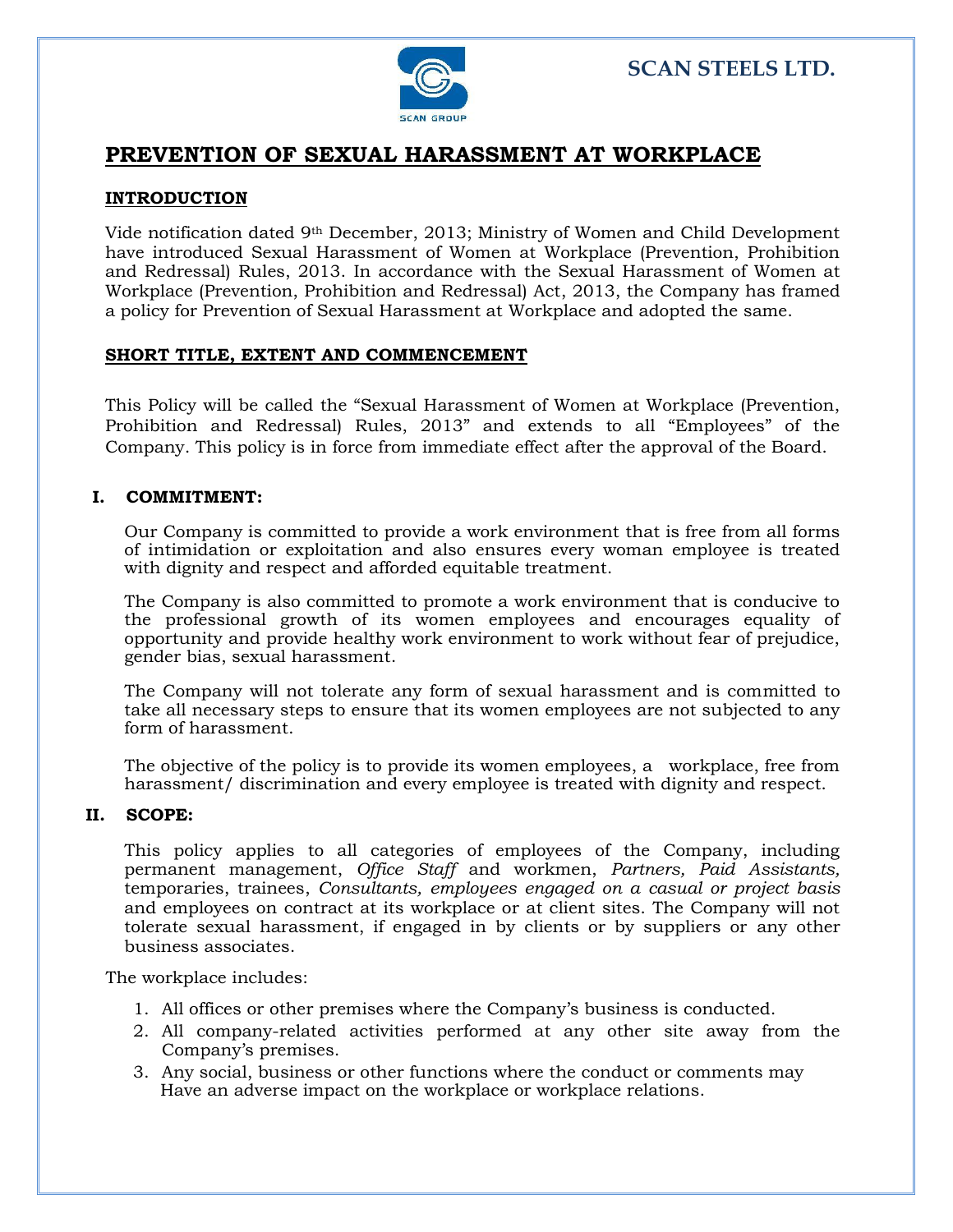

#### **III. DEFINITION OF SEXUAL HARASSMENT:**

**"Sexual Harassment"** includes any one or more of the following unwelcome acts or behavior (whether directly or by implication) namely:-

- **i. Physical contact and advances; or**
- **ii. A demand or request for sexual favors; or**
- **iii. Making sexually coloured remarks; or**
- **iv. Showing pornography; or**
- **v. Any other unwelcome physical, verbal or non-verbal conduct of sexual nature.**

**The following circumstances, among other circumstances, if it occurs or is present in relation to or connected with any act or behavior of sexual harassment may amount to sexual harassment:**

- Implied or explicit promise of preferential treatment in the employment
- Implied or explicit threat or detrimental treatment in the employment.
- Implied or explicit threat about the present or future employment status.
- Interference with the work or creating intimidating or offensive or hostile work environment.
- Humiliating treatment likely to affect health or safety.

An alleged act of sexual Harassment committed during or outside of office hours falls under the purview of this policy.

 **Aggrieved party:** Any Person, whether employed or not, who alleges to have been subjected to an act of sexual harassment by the respondent. This would include visitors or guests at the workplace.

**Respondent**: A person against whom the aggrieved party has made the complaint.

#### **IV. RESPONSIBILITIES REGARDING SEXUAL HARASSMENT:**

All employees of the Company have a personal responsibility to ensure that their behavior is not contrary to this policy.

All employees are encouraged to reinforce the maintenance of a work environment free from sexual harassment.

Employees have a responsibility to:

- Treat Each other with dignity and respect
- Follow the law in letter and spirit
- Refrain from any unwelcome behavior that has sexual connotation (of sexual nature)
- Refrain from any creating hostile atmosphere at workplace via sexual harassment.
- Report sexual harassment experienced and/or witnessed to appropriate authorities and abide by the complaint handling procedures of the company.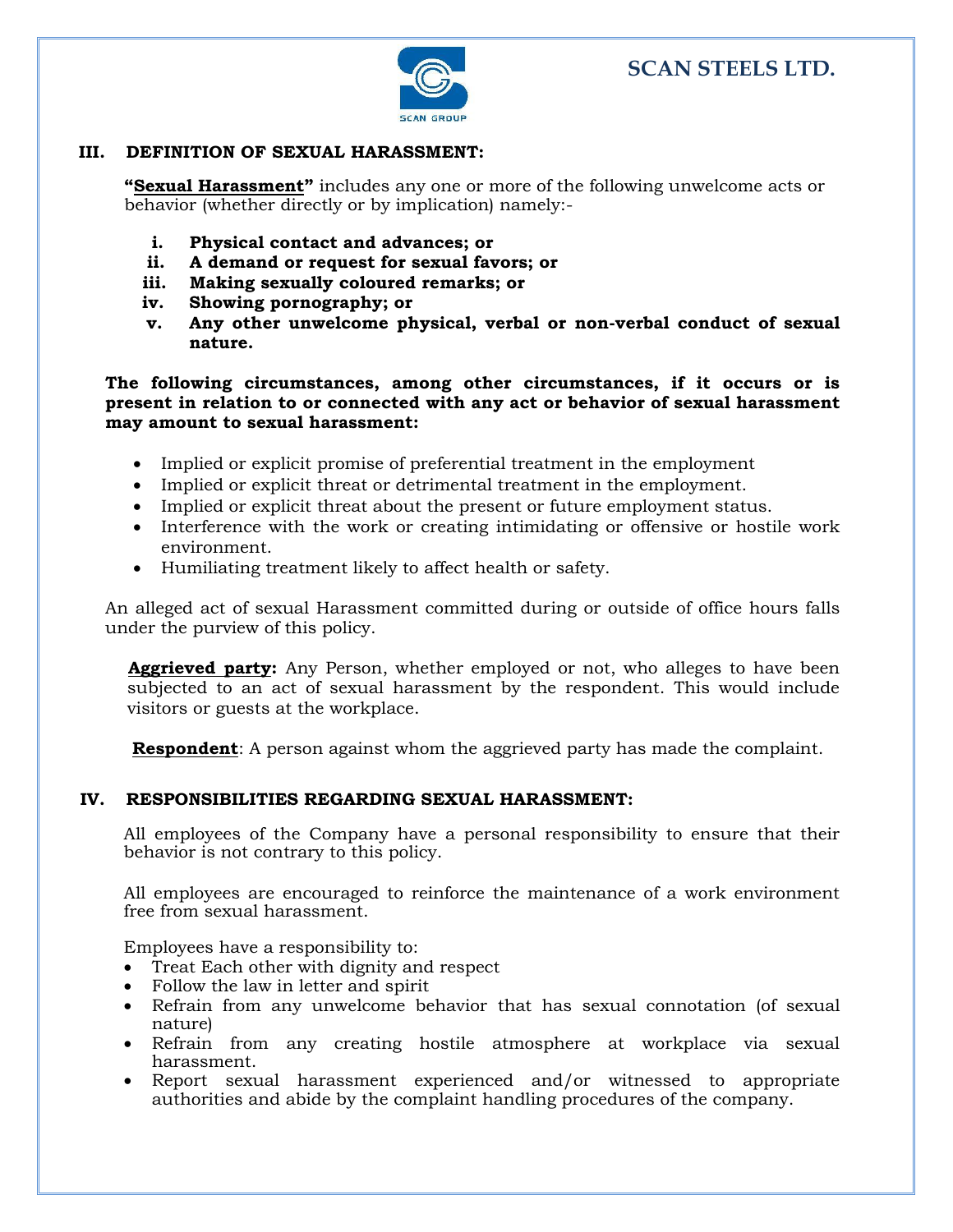

#### **V. COMPLAINT MECHANISM:**

Whether or not such conduct constitutes an offence under law or a breach of the service rules, an appropriate complaint mechanism in the form of **"Internal Complaints Committee"** has been created in the Company for time-bound redressal of the complaint made by the victim.

#### **VI. INTERNAL COMPLAINTS COMMITTEE:**

The Company has instituted an Internal Complaints Committee for redressal of sexual harassment complaint (made by the victim) and for ensuring time bound treatment of such complaints.

The Nomination of the Members of the Committee is based on the following criteria:

- Maturity in their outlook and demeanour.
- Clarity and demonstrated sensitivity on gender issues.
- Ability to advocate and promote gender issues in the workplaces.
- Capability to work in a collective and inclusive manner.
- Sensible and Fairness.

In accordance with the sexual Harassment of Women at Workplace (Prevention, Prohibition and Redressal) Act, 2013, the Internal Complaints Committee will comprise of the following:

- 1. **Chairperson -** Shall be a woman employed at a senior level at workplace amongst the employees
- 2. **Two members** Shall be amongst employees preferably committed to the cause of woman.
- 3. **One Member**  amongst Non-Governmental Organisations or associations committed to cause of woman.

At least 50% of the ICC Members will be Women to ensure gender balance.

The members of the Committee will hold office up to Maximum of 3 Years from the date of their nomination.

The Internal Complaints Committee is responsible for:

- Investigating every formal written complaint of sexual harassment.
- $\Box$  Taking appropriate remedial measures to respond to any substantiated allegations of sexual harassment.
- $\Box$  Discouraging and preventing employment-related sexual harassment.
- $\Box$  To be fair while making the assessment of the situation, investigation and giving the verdict.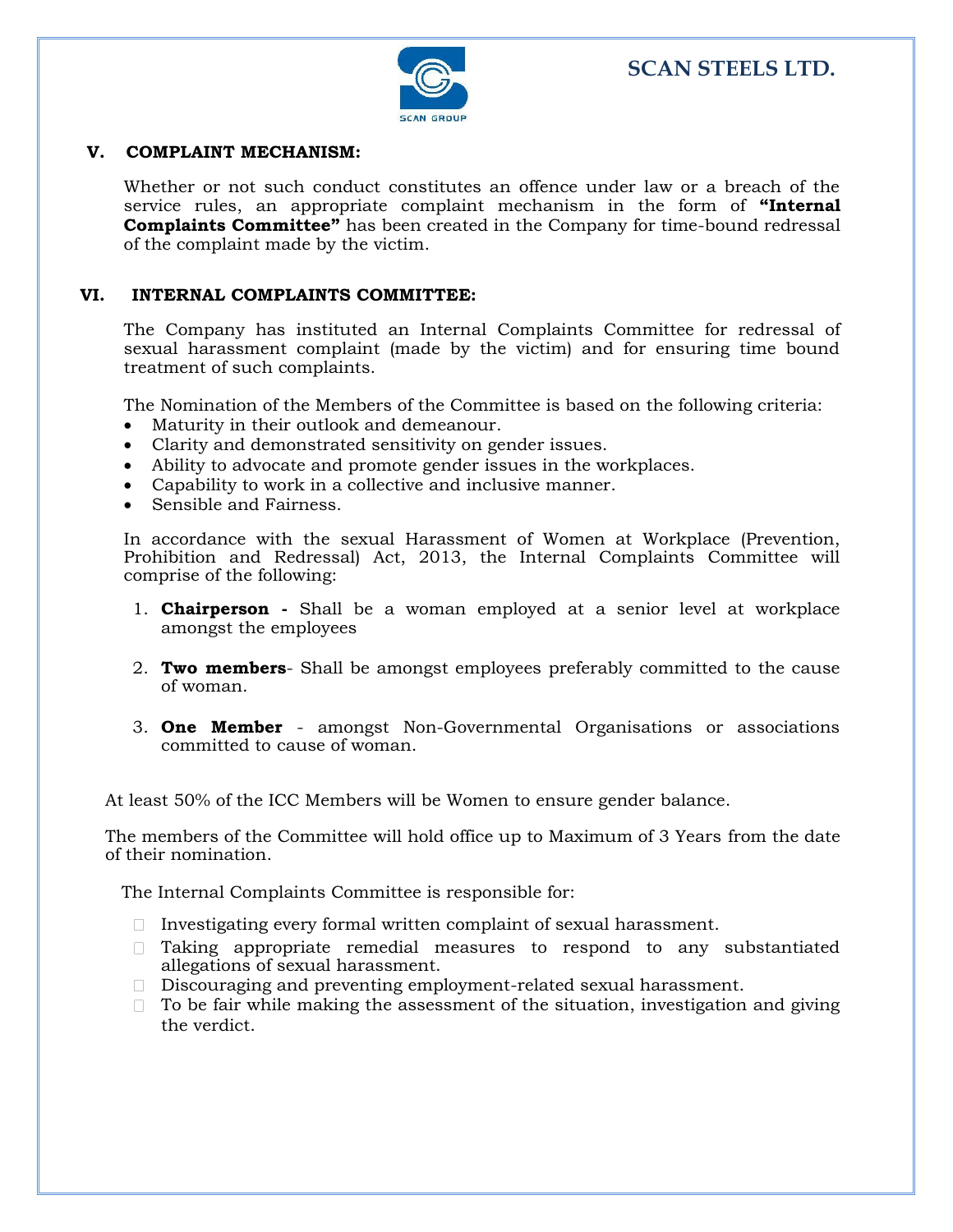

The Committee has the powers of a civil court in the following cases:

- i. Summoning and enforcing the attendance of any person related to the incident.
- ii. Requiring the discovery and production of any documents
- iii. Any other matter relating to the incident as decided by the Committee from time to time.

#### **Manner to organize workshops, etc.-**

In accordance with the Gazette every **employer** shall:

- 1. Formulate and widely disseminate an internal policy or charter or resolution or declaration for prohibition, prevention and redressal of sexual harassment at the workplace intended to promote gender sensitive safe spaces and remove underlying factors that contribute towards a hostile work environment against women;
- 2. Carry out orientation programmes and seminars for the Members of the Internal Committee.
- 3. Carry out employees awareness programmes at regular inervals and create forum for dialogues which may involve Panchayati Raj Insitutions, Gram Sabha, women's groups, mothers' committee, adolescent groups, urban local bodies and any other body as may be considered necessary;
- 4. Conduct capacity building and skill building programmes for the Members of the Internal Committee;
- 5. Display at any conspicuous place in the workplace, the penal consequences of sexual harassment; and constitution of ICC with the names and contact details of all the Members of the Internal Committee;
- 6. Use modules developed by the State Governments to conduct workshops and awareness programmes for sensitising the employees with the provisions of the Act.
- 7. Provide necessary facilities and assistance to the ICC for dealing with the complaints and conducting an inquiry.
- 8. Treat sexual harassment as a misconduct under the service rules and initiate action for such misconduct.
- 9. Monitor timely submission of reports by the ICC.

#### **VII. COMPLAINT OF SEXUAL HARASSMENT:**

- 1. If the aggrieved woman is unable to make a complaint on account of her physical incapacity, a complaint may be filed by:
	- (a) Her relative or friend; or
	- (b) Her co-worker; or
	- (c) An officer of the National Commission for Women or State Women's Commission; or
	- (d) Any person who has knowledge of the incident, with the written consent of the aggrieved woman;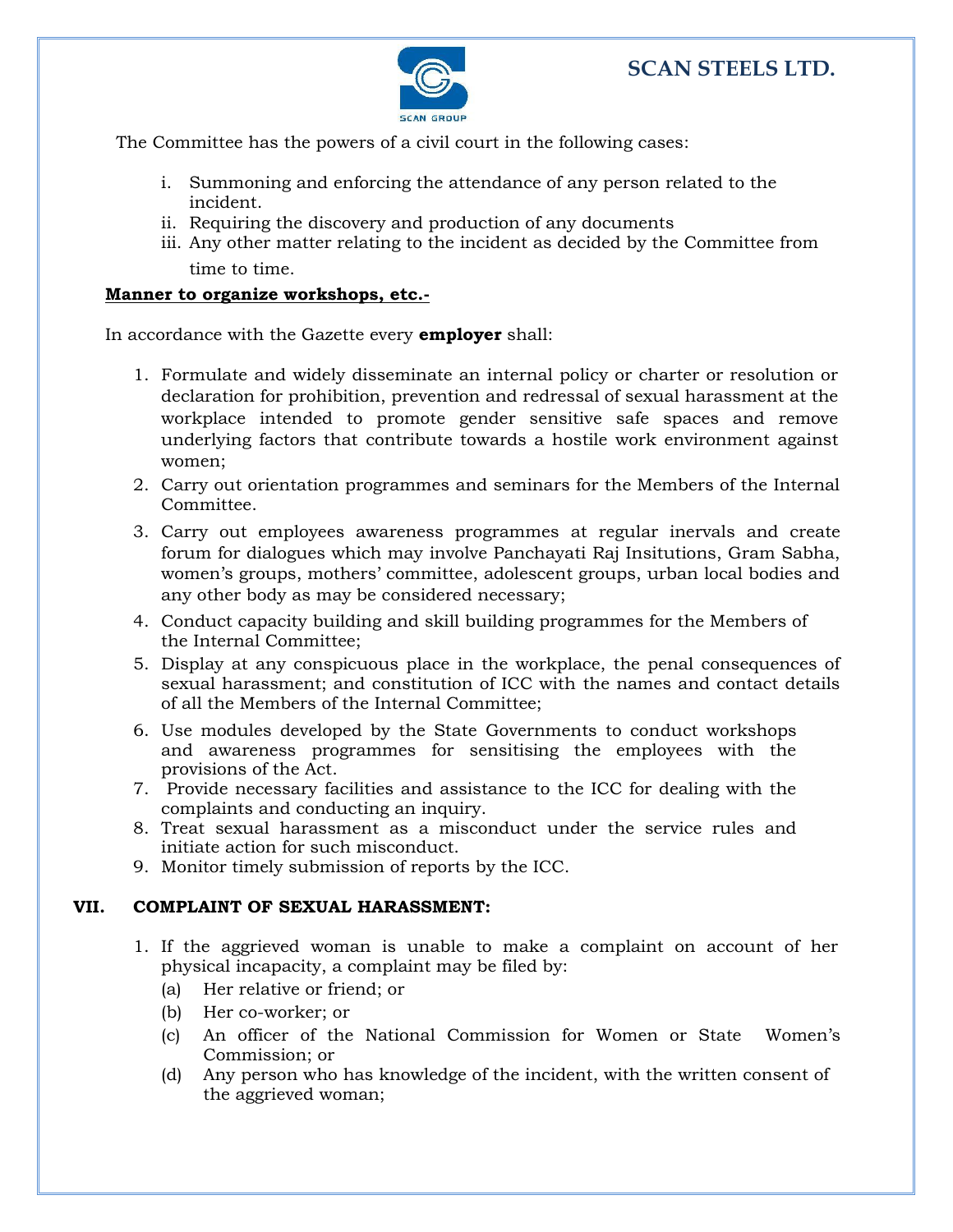

- 2. If the aggrieved woman is unable to make a complaint on account of her mental incapacity, a complaint may be filed by:
	- (a) Her relative of friend; or
	- (b) A special educator; or
	- (c) A qualified psychiatrist or psychologist; or
	- (d) The guardian or authority under whose care she is receiving treatment or care; or
	- (e) Any person who has knowledge of the incident jointly with her relative or friend or a special educator or qualified psychiatrist or psychologist, or guardian or authority under whose care she is receiving treatment or care;
- 3. If the aggrieved woman for any other reason is unable to make a complaint, a complaint may be filed by any person who has knowledge of the incident, with here written consent;
- 4. If the aggrieved woman is dead, a complaint may be filed by any person who has knowledge of the incident, with the written consent of her legal heir.
- 5. The Committee will provide assistance to the aggrieved woman, if she so chooses, to file a police complaint in relation to an offence under Indian Penal Code.

#### **What is NOT Sexual Harassment**

Sexual harassment does not refer to occasional compliments of a socially acceptable nature. It refers to behavior that is not welcome, that is personally offensive, that debilitates morale, and that, therefore, interferes with work effectiveness.

#### **VIII. PROCEDURES FOR RESOLUTION, SETTLEMENT OR PROSECUTION OF ACTS OF SEXUAL HARASSMENT:**

The Company is committed to providing a supportive environment in which the concerns of sexual harassment shall be resolved as follows:

#### **A. Informal Resolution Options**

- 1. When an incident of sexual harassment occurs, the victim of such conduct can communicate her disapproval and objections immediately to the harasser and request the harasser to behave decently.
- 2. If the harassment does not stop or if victim is not comfortable with addressing the harasser directly, she can bring her concern to the attention of the Internal Complaints Committee for redressal of her grievances. The Internal Complaints Committee will thereafter provide advice or extend support as requested and will undertake prompt investigation to resolve the matter.

#### **B. Conciliation:**

1. The Committee may, before initiating an inquiry, at the request of the aggrieved woman, take steps to settle the matter between her and the respondent through conciliation.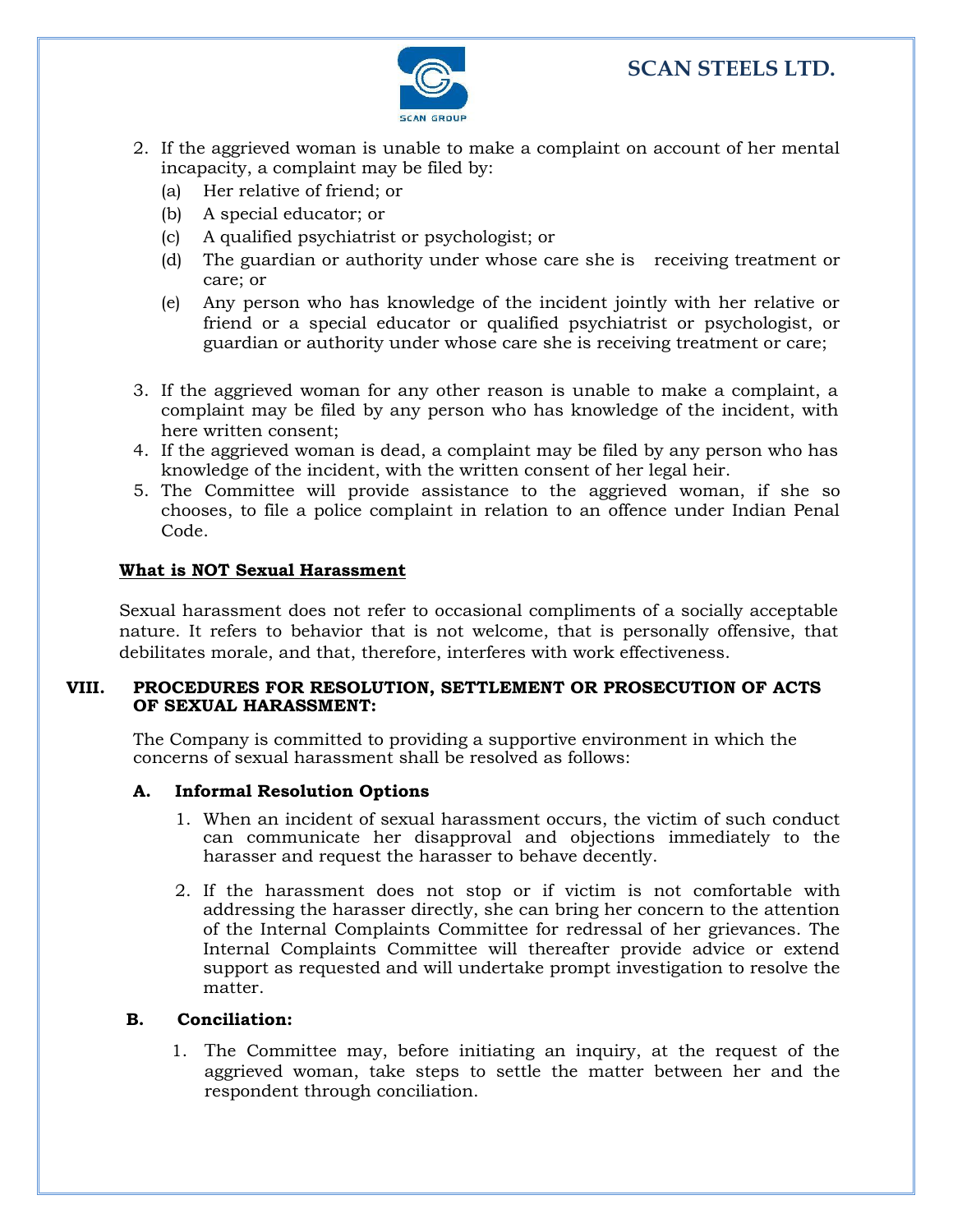

- 2. No monetary settlement shall be made as the basis of conciliation. Where a settlement has been arrived at, the ICC shall record the settlement so arrived and forward the same to the employer for necessary compliance. If the T/C of settlement not fulfilled by Respondent then ICC can Make Inquiry or forward the Complaint to the Police.
- 3. The Committee shall provide the copies of the settlement to the aggrieved woman and the respondent. Where a settlement is arrived at, no further inquiry shall be conducted by the ICC.
- 4. If conciliation is found to be not feasible, notice will be issued to both parties for hearing.
- 5. IC will have right to not take cognizance of the conciliation request by the complainant.

#### **C. Complaints**:

1. Any employee with a harassment concern, who is not comfortable with the informal resolution options or has exhausted such options, may make a formal complaint to the Chairperson of the Internal Complaints Committee constituted by the Management or to any IC Member.

The form in which the complaint is required to be made is annexed as Annexure 1 to the Policy. This form will be available with the IC. However, any written complaint received in any form other then the form prescribed in Annexure 1 shall also be accepted. The IC may, but shall not be bound to accept oral complaints under this policy.

2. The complainant shall submit 6(six) copies of the Complaint to the Complaint Committee along with supporting documents and the names and addresses of the witnesses in writing and can be in form of a letter, preferably within 3months from the date of occurrence of the alleged incident, and in case of a series of incidents, within a period of three months from the date of last incident sent in a sealed envelope along with list of witnesses and supporting documents. Alternately, the employee can send complaint through an email. The employee is required to disclose her name, department, division and location she is working in, to enable the Chairperson to contact her and take the matter forward.

Provided that where such complaint cannot be made in writing, the Presiding Officer or any other member of the ICC shall render all reasonable assistance to the woman for making the complaint in writing.

Provided further that the ICC for the reasons to be recorded in writing, can extend the time limit not exceeding three months, if it is satisfied that the circumstances were such which prevented the woman from filing a complaint within the said period.

3. The Complaint Committee shall send 1(one) of the copies received from the aggrieved woman to the accused (respondent) within a period of 7 working days.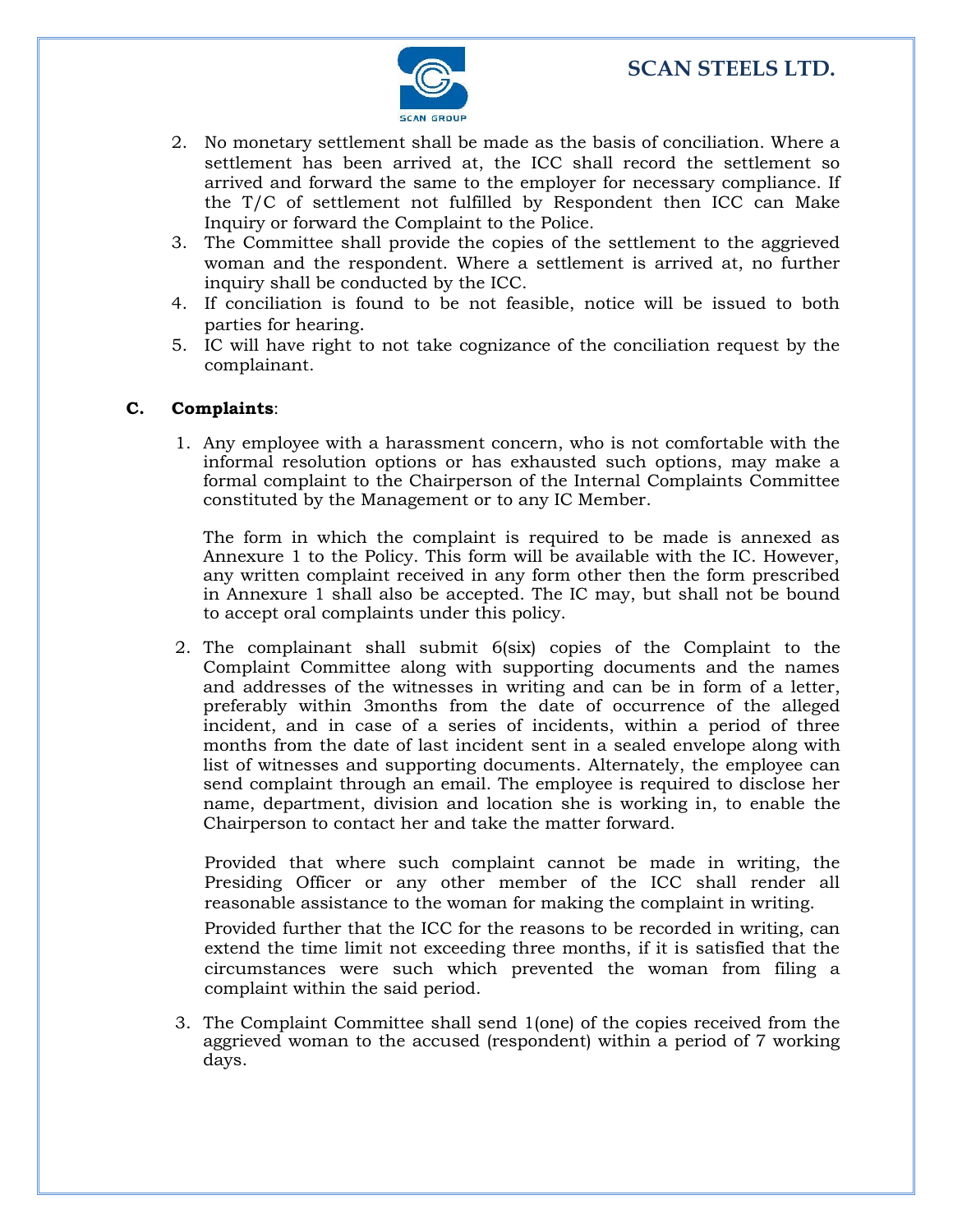

- 4. The Accused (respondent) shall file his reply to the Complaint along with supporting documents and the names and addresses of the witnesses, within a period not exceeding 10 working days from the date of receipt of the documents.
- 5. The Complaint committee have the right to terminate the inquiry proceedings or to give an ex-parte decision on the complaint, if the Aggrieved (complainant) or Accused (respondent) fails, without sufficient cause, to present herself or himself for 3 consecutive hearings convened by the Chairperson, as the case may be, provided that such termination or exparte order may not be passed without giving a notice in writing, 15 days in advance, to the party concerned.
- 6. In conducting the inquiry, a minimum of 3 Members of the Complaints Committee including the chairperson, as the case may be, shall be present.
- 7. The Committee shall proceed to make inquiry into the complaint in accordance with the provisions of the service rules applicable to the respondent/ if the Respondent is an Employee considering sexual harassment as misconduct.
- 8. The parties shall not be allowed to bring in any legal practitioner to represent them in their case at any stage of the proceedings before the Complaints Committee. The Committee shall provide reasonable opportunity to the aggrieved woman and the respondent for presenting and defending her/his case.
- 9. The Internal Complaints Committee shall conduct such investigations in a timely manner and shall submit a written report containing the findings and recommendations to the Employer as soon as practically possible and/or in 90 days of receiving the Complaint and in any case, not later than 10 days from the date of completion of inquiry. The Employer shall act upon the recommendation **within 60 days of its receipt by him**.
- 10.The Complaint's Committee report will also be made available to concerned parties to make their Representation before committee if any.
- 11.Employer will take action / Implement ICC recommendation and will file a compliance report to the Committee.
- 12.The aggrieved woman or respondent may prefer an appeal to the court or tribunal in accordance with the provisions of the service rules applicable to the said person or where no such service rules exist then, without prejudice to provisions contained in any other law for the time being in force, the person aggrieved may prefer an appeal in such manner as may he prescribed in 90 days of recommendation.
- 13. All proceedings of the ICC shall be recorded in writing. The record of the proceedings and the statement of witnesses shall be endorsed by the persons concerned as well as the committee members present in token of authenticity thereof. In case the minutes cannot be reduced in writing the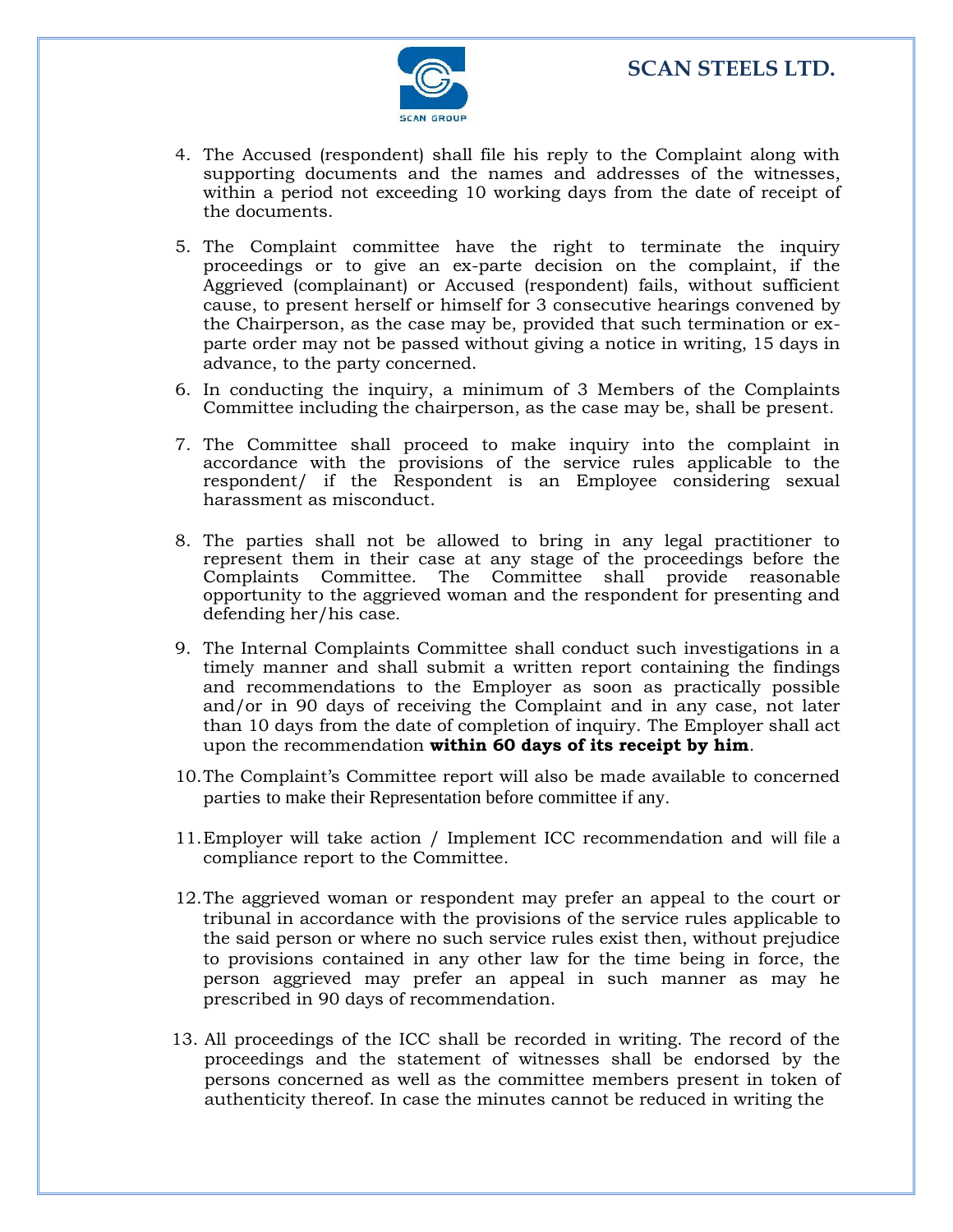

same day, as audio recording of the proceedings may be made, and the written proceedings will be authenticated on a next available opportunity.

#### **IX. MANNER OF TAKING ACTION AGAINST THE RESPONDENT:**

Where the Complaints Committee arrives at the conclusion that the allegation against the respondents been proved, it shall recommend to the employer to take action in accordance with the code of conduct of the Company which may include the following:

- a. Written apology;
- b. Warning;
- c. Reprimand or Censure;
- d. Withholding of Promotion;
- e. Withholding of pay rise or increments; or
- f. Terminating the respondent from service; or
- g. Undergoing a counseling session or carrying out community service.
- h. Deduct from salary such sums as it may consider appropriate to be paid to the aggrieved women or her legal heirs, as it may determine

Provided that in case the company is unable to make such deduction from the salary due to his absent from duty or cessation of employment it may direct to the respondent to pay such sum to the aggrieved woman.

Provided further that in case the respondent fails to pay the sum referred above, the committee / employer may forward the order for recovery of the sum as an arrear of land revenue to the concerned District Officer of the area.

#### **The determination of compensation to the aggrieved woman shall be decided based on the following facts:**

- i. The mental trauma, pain, suffering and emotional distress caused to the aggrieved woman.
- ii. The loss of career opportunity due to the incident of sexual harassment.
- iii. Medical expenses incurred by the victim for physical or psychiatric treatment
- iv. The income and financial status of the respondent
- v. Feasibility of such payment in lumpsum or in installments

#### **Other relief to complainant during pendency of inquiry.-**

The Complaints Committee at the written request of the aggrieved woman may recommend to the employer to:

- 1. Restrain the respondent from reporting on the work performance of the aggrieved woman or
- 2. writing her confidential report, and assign the same to another officer;
- 3. Grant leave to the aggrieved woman up to a period of three months which would be in addition to the leave she would be otherwise entitled.
- 4. The transfer of the aggrieved woman or the respondent to another section or Department as deemed fit by the Committee.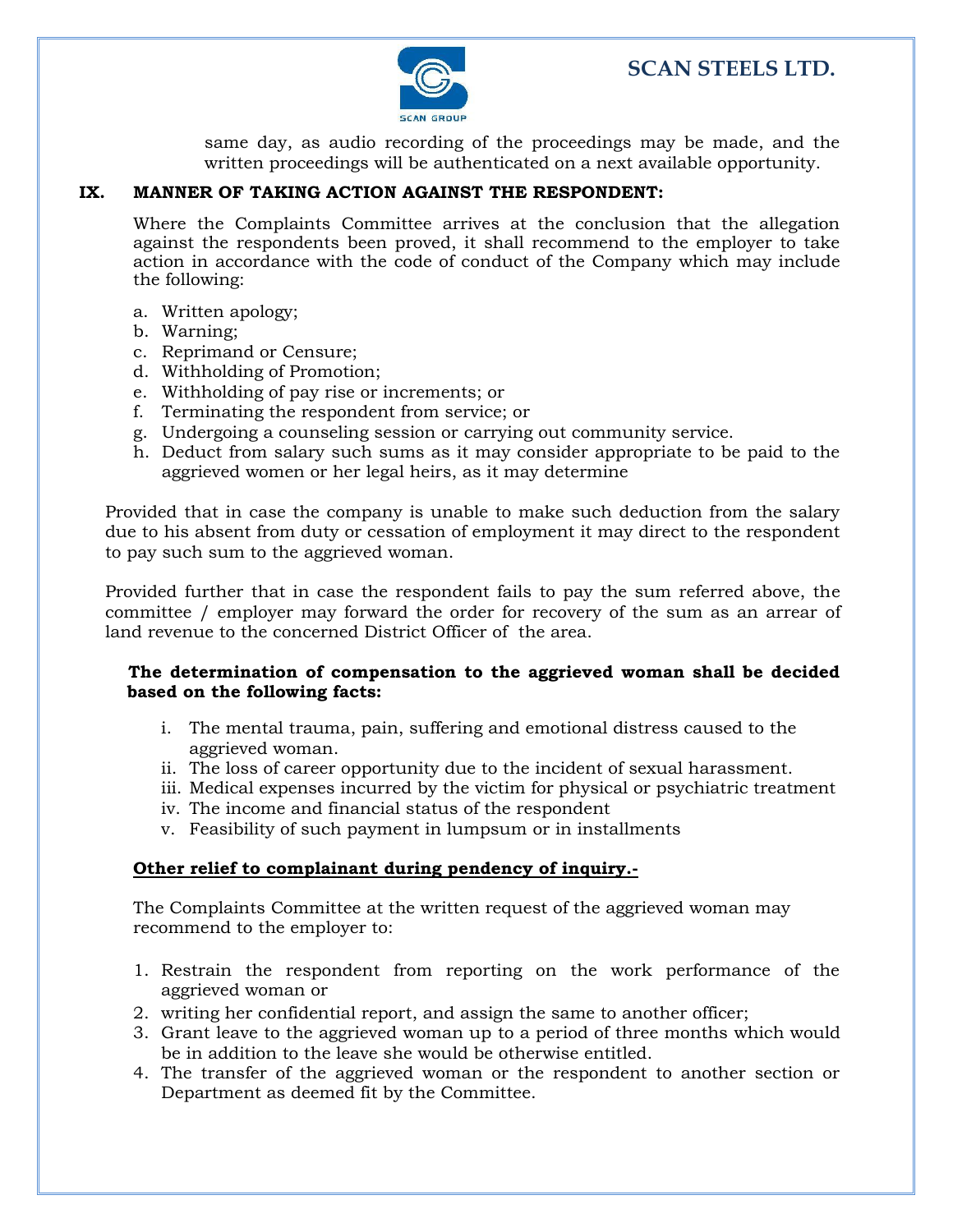

#### **X. PUNISHMENT FOR FALSE OR MALICIOUS COMPLAINT AND FALSE EVIDENCE:**

Where the Internal Complaints Committee arrives at a conclusion that the allegation against the respondent is malicious or the aggrieved woman or any other person making the complaint has made the complaint knowing it to be false or the aggrieved woman or any other person making the complaint has produced any forged or misleading document, it may recommend to the employer to take action in accordance with the provisions of the service rules applicable to her or him.

Provided that a mere inability to substantiate a complaint or provide adequate proof need not attract action against the complainant.

Provided further that the malicious intent on part of the complainant shall be established after an inquiry in accordance with the procedure prescribed, before any action is recommended.

Where the committee arrives at the conclusion that during the inquiry any witness has given false evidence or produced any forged or misleading document, it may recommend to the employer to take action in accordance with the provisions of the service rules applicable to the witness or where no such service rule exist, in such manner as prescribed above in determination of compensation.

#### **XI. CONFIDENTIALITY:**

The Company understands that it is difficult for the victim to come forward with a complaint of sexual harassment and recognizes the victim's interest in keeping the matter confidential.

To protect the interests of the victim, the accused person and others who may report incidents of sexual harassment, confidentiality will be maintained throughout any investigatory process to the extent practicable and appropriate under the circumstances.

The content of the Compliant, identity and address of the victim, respondent and witness, any information relating to inquiry proceedings, recommendations of the IC, and the action taken by the company are not to be published, communicated or made known to the public, press and media. However, information may be disseminated regarding the justice administrator to any victim of sexual harassment without disclosing the name, address, identity or any other particulars calculated to lead to the identification of the victim and witness.

#### **XII. ACCESS TO REPORTS AND DOCUMENTS:**

All records of complaints, including contents of meetings, results of investigations and other relevant material will be kept confidential by the Company except where disclosure is required under disciplinary or other remedial processes.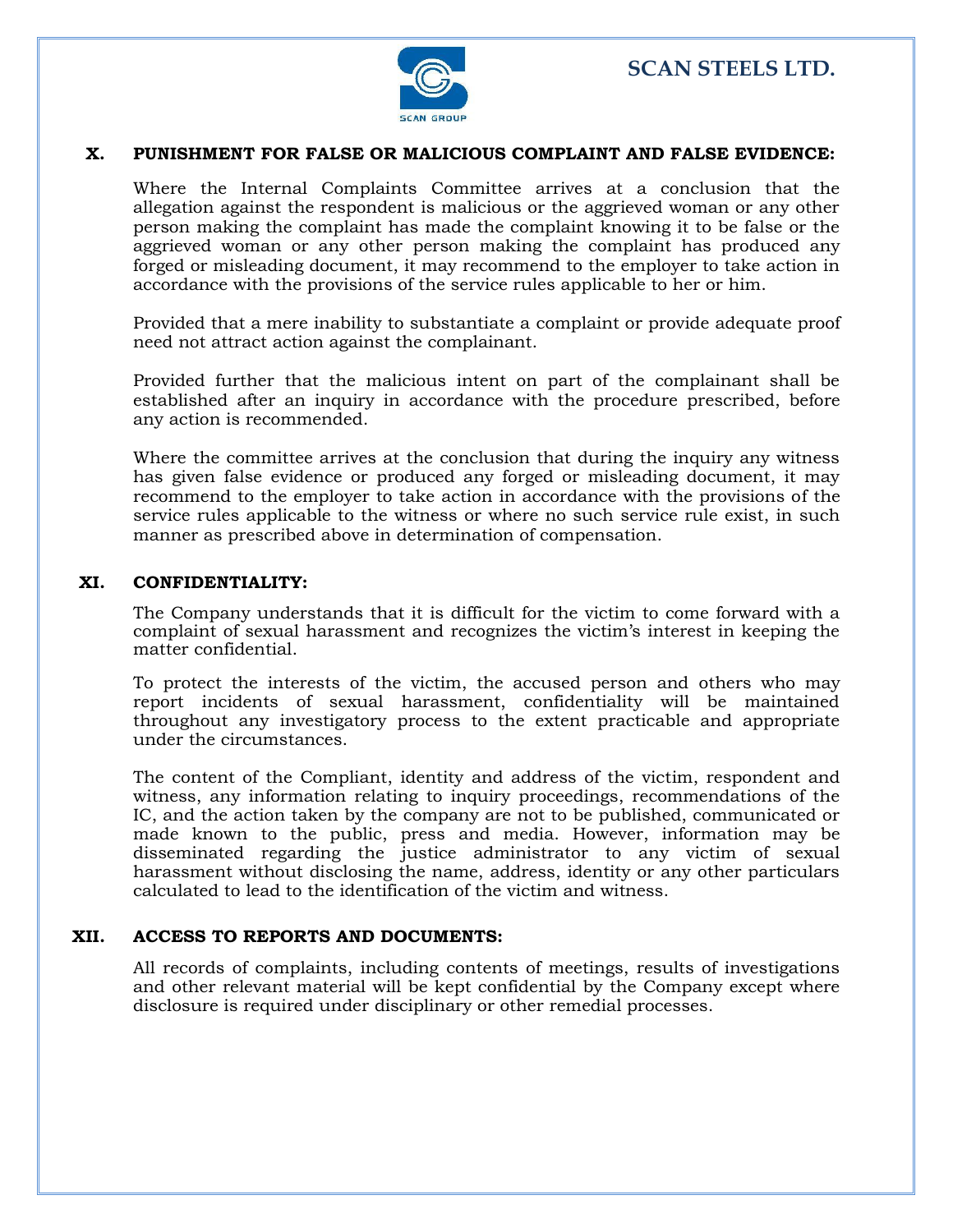

#### **XIII. PROTECTION TO COMPLAINANT / VICTIM:**

The Company is committed to ensuring that no employee who brings forward a harassment concern is subject to any form of reprisal. Any reprisal will be subject to disciplinary action.

The Company will ensure that victim or witnesses are not victimized or discriminated against while dealing with complaints of sexual harassment.

However, anyone who abuses the procedure (for example, by maliciously putting an allegation knowing it to be untrue) will be subject to disciplinary action.

#### **XIV. PREPARATION OF ANNUAL REPORT.-**

ICC every calendar year needs to submit Annual Report to the employer and district officer stating following details:-

- 1. Number of complaints of sexual harassment received in the year;
- 2. Number of complaints disposed off during the year;
- 3. Number of cases pending for more than ninety days;
- 4. Number of workshops or awareness programme against sexual harassment carried out;
- 5. Nature of action taken by the employer.

#### **XV. PROCEDURE OF CONVOCATION:-**

#### **a) Calling of meeting**

Meeting can be called by the Presiding officer of the Committee or by any member as may be authorized.

#### **b) Notice**

Meeting shall be called by giving not less than 2 days' notice in advance to all members by way of email, phone call or any other mode as she/he made deem fit and proper to member as well as observers to meeting. Notice of the meeting shall be sent to all members along with draft proposal and agenda of meeting. However, meeting can also be called on a shorter notice provided consent of all members is obtained by way email, phone call or any other mode as the Presiding Officer may deem fit and proper.

#### **c) Number of meetings**

The Committee shall meet at last once in every quarter. However, Meeting can also be called on any other day as and when required.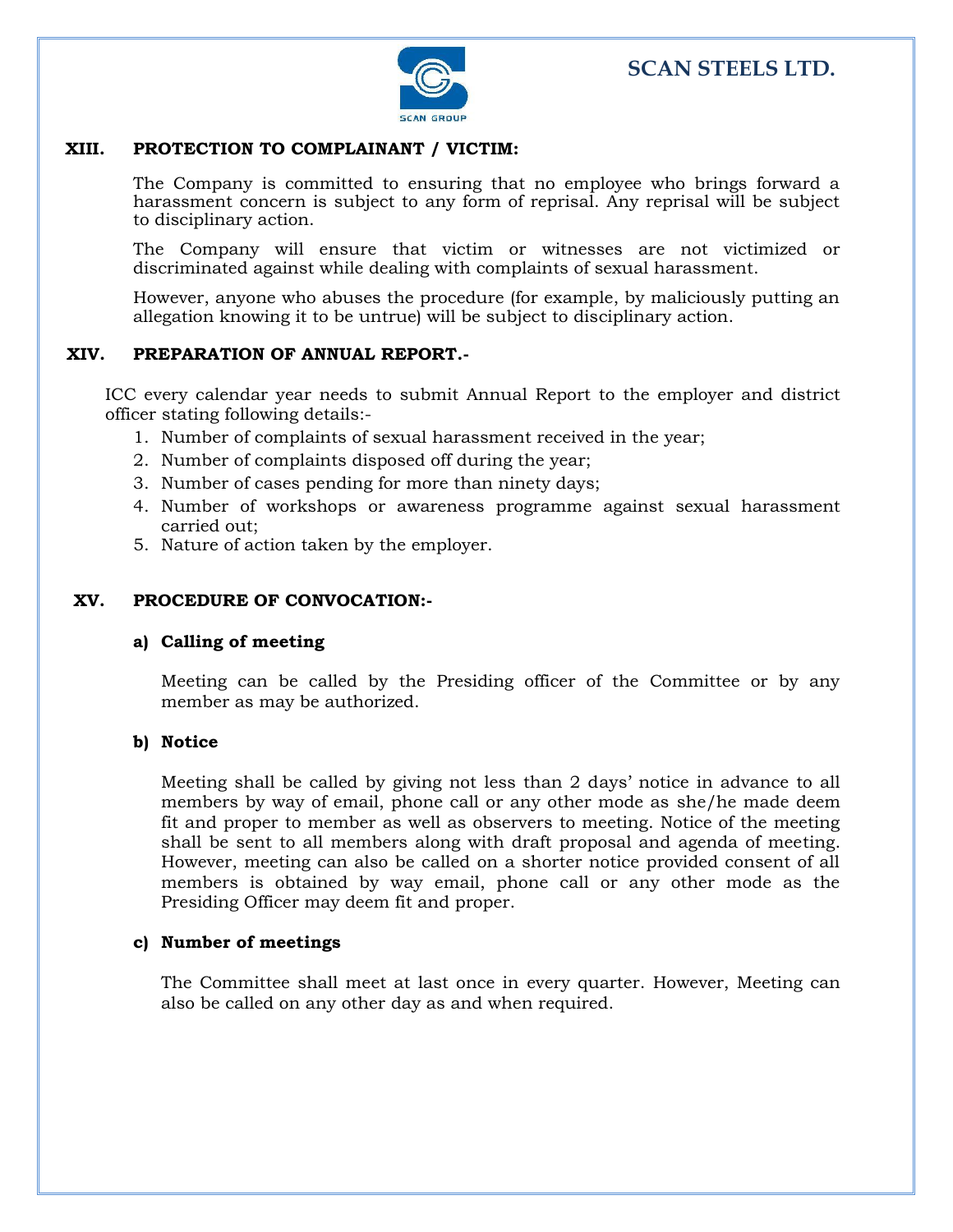

#### **d) Quorum of the meeting**

Not less than 50% of the total members including Presiding Officer shall be quorum of the meeting. Members, who are not present but send their decision on acceptance or non-acceptance of the proposal in advance to the Presiding Officer by way of email or any other mode in writing, shall also be counted for ascertaining the Quorum.

#### **XVI. MINUTES OF THE MEETING**

A summary of the proceedings of meeting of the committee and the results thereof shall be recorded in the minutes of the meeting. The Company shall keep the minutes in the company's registered office or the corporate office as per the need arise. Minutes of the previous committee meeting shall be placed before the next committee meeting for confirmation and signing. Also that will be send to the next Board meeting for noting by the Board Members.

#### **XVII. ADMISNISTRATION**

- $\Box$  The administration of the ICC concerning service of the Notice, receiving of draft proposals, convening the meetings, preparation and circulation of the minutes, and other matters relating thereof shall be handled by the Presiding officer or any other member as may be authorized by the Presiding officer.
- Committee members may send notice, proposal or any other documents to committee members or to Presiding officer by way of email, or any other mode in writing or otherwise as the Presiding officer may be deem fit and proper.

#### **XVIII. AMENDMENTS:**

The Company reserves the right to amend the Policy from time to time in order to comply with any laws/rules/regulations that come in to effect from time to time, related to Sexual Harassment.

In case of any inconsistency or contradiction between the provisions of these regulations and the Act/Rules, the Provisions of the Act/Rules shall prevail.

#### **XIX. CONCLUSION:**

In conclusion, the Company reiterates its commitment to providing its women employees, a workplace free from harassment/ discrimination and where every employee is treated with dignity and respect**.**

\*\*\*\*\*\*\*\*\*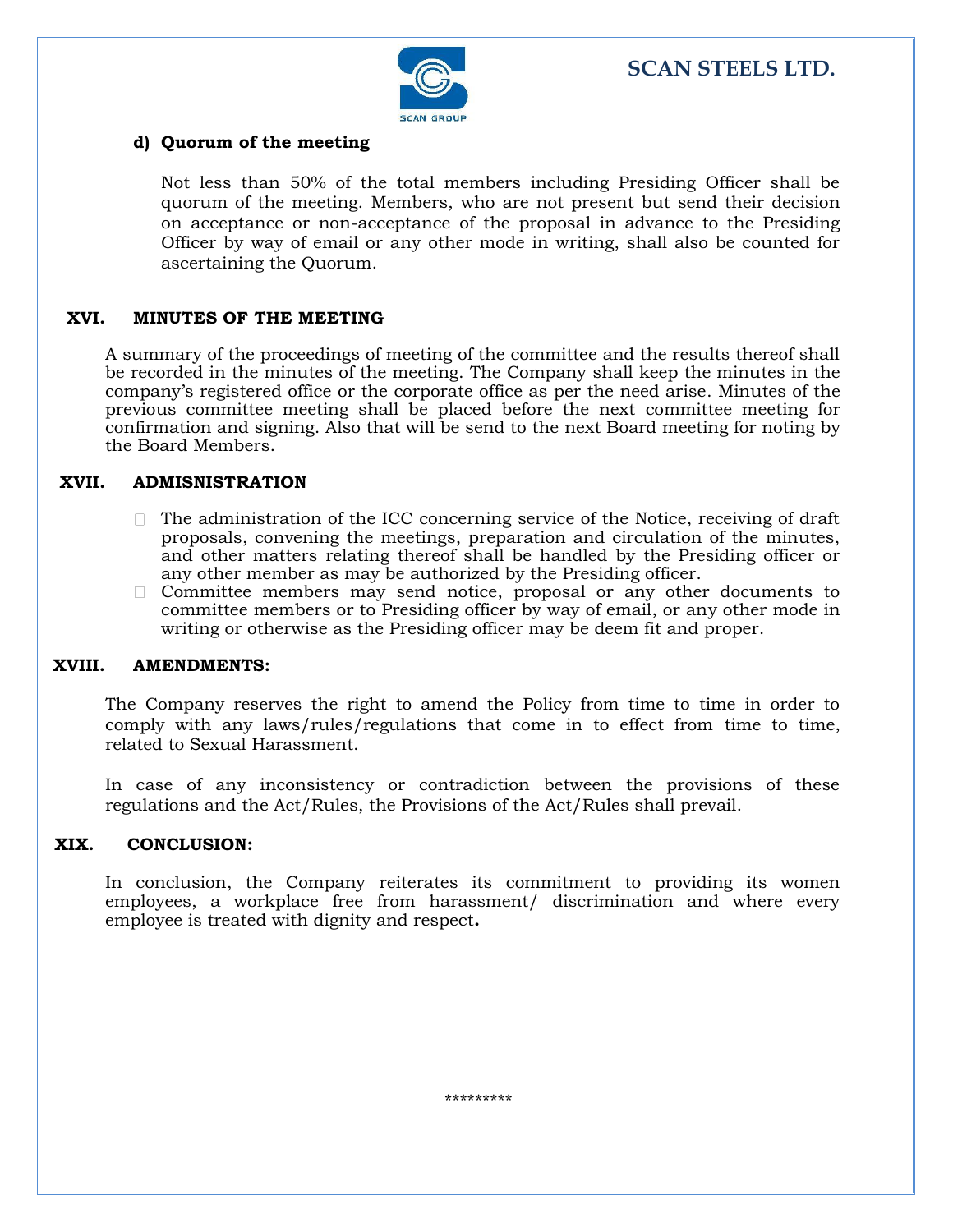

# **SCAN STEELS LTD.**



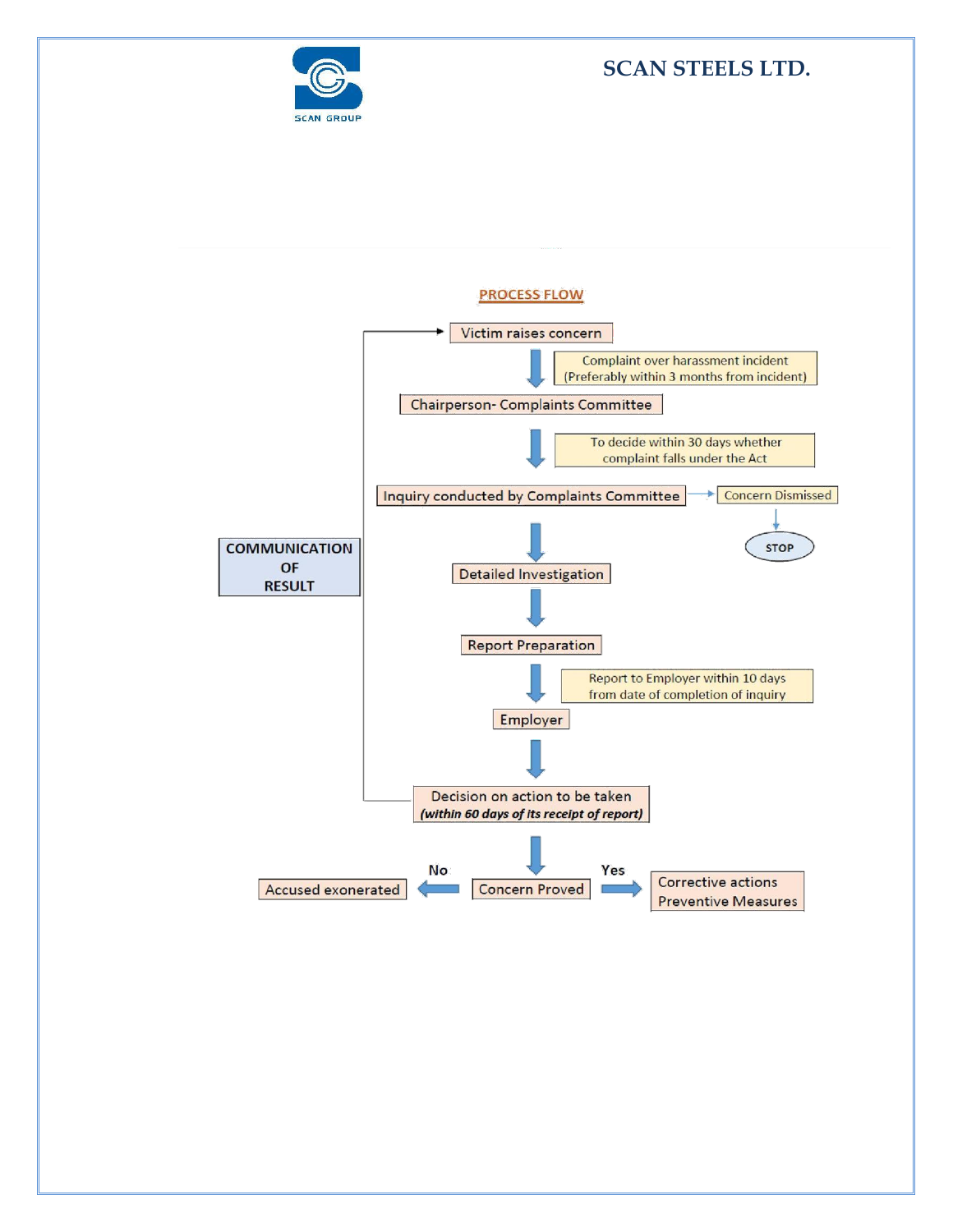

#### **ANNEXURE 1**

### **COMPLAINT FORM**

## **1. Details of Aggrieved Individual**

| Name | Designation | Division $&$<br>Department | Contact<br><b>Numbers</b><br>(Landline and<br>Mobile) | <b>Office Address</b> |
|------|-------------|----------------------------|-------------------------------------------------------|-----------------------|
|      |             |                            |                                                       |                       |

## **2. Details of Complainant (in case the Complainant is not the Aggrieved individual)**

| Name | Relationship with<br>Aggrieved<br>Individual | <b>Contact Numbers</b><br>(Landline and<br>Mobile) | <b>Office Address</b> |
|------|----------------------------------------------|----------------------------------------------------|-----------------------|
|      |                                              |                                                    |                       |

# **3. Details of Individual alleged to have engaged in sexual harassment**

| Name | Designation | Division &<br>Department | Contact<br><b>Numbers</b> | <b>Office Address</b> |
|------|-------------|--------------------------|---------------------------|-----------------------|
|      |             |                          | (Landline and             |                       |
|      |             |                          | Mobile)                   |                       |
|      |             |                          |                           |                       |
|      |             |                          |                           |                       |
|      |             |                          |                           |                       |
|      |             |                          |                           |                       |
|      |             |                          |                           |                       |